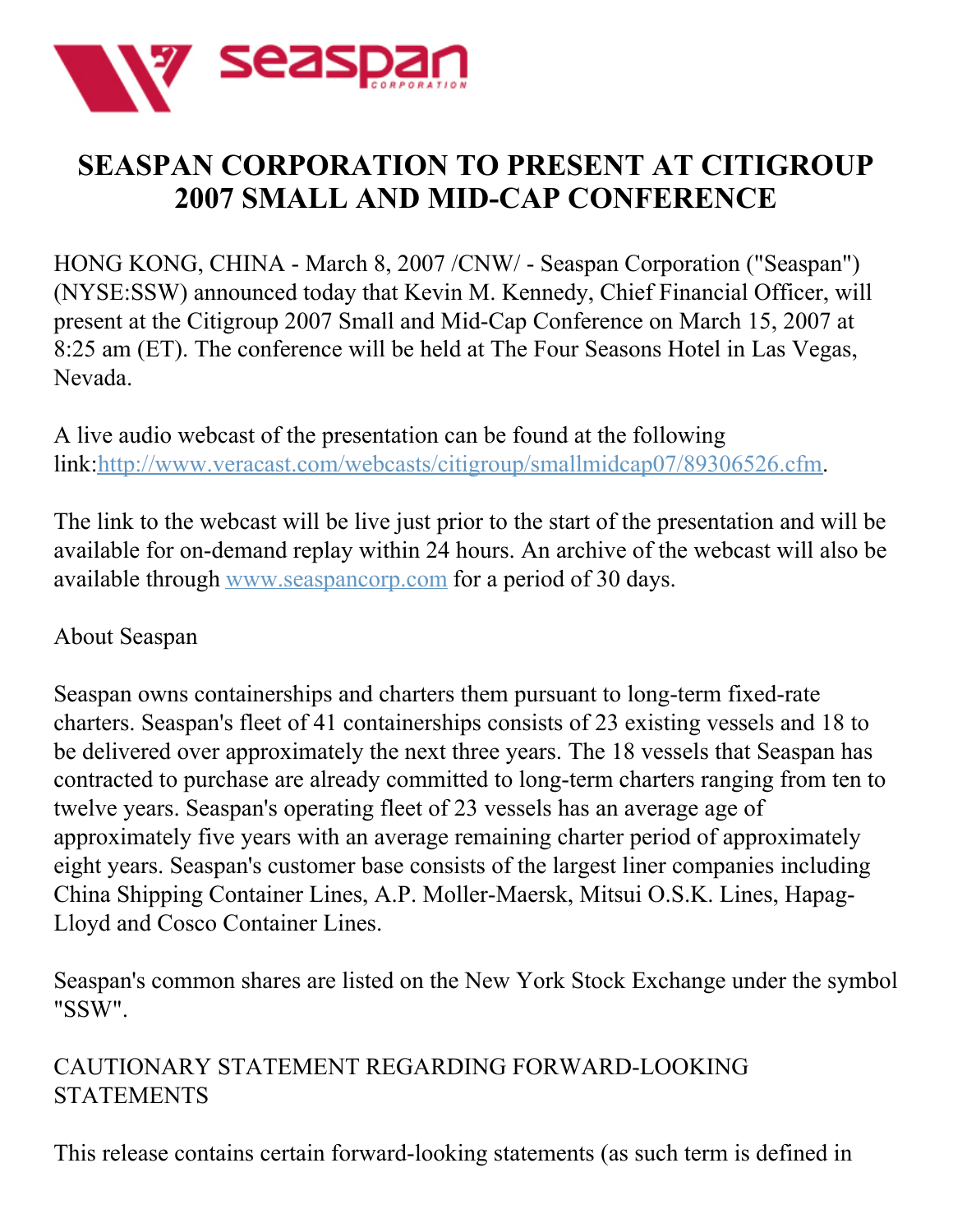Section 21E of the Securities Exchange Act of 1934, as amended) concerning future events and our operations, performance and financial condition, including, in particular, the likelihood of our success in developing and expanding our business. Statements that are predictive in nature, that depend upon or refer to future events or conditions, or that include words such as "expects", "anticipates", "intends", "plans", "believes", "estimates", "projects", "forecasts", "will", "may", "potential", "should", and similar expressions are forward-looking statements. These forward-looking statements reflect management's current views only as of the date of this presentation and are not intended to give any assurance as to future results. As a result, you are cautioned not to rely on any forward-looking statements. Forward-looking statements appear in a number of places in this release.

Although these statements are based upon assumptions we believe to be reasonable based upon available information, including operating margins, earnings, cash flow, working capital and capital expenditures, they are subject to risks and uncertainties. These risks and uncertainties include, but are not limited to: future operating or financial results; our expectations relating to dividend payments and forecasts of our ability to make such payments; pending acquisitions, business strategy and expected capital spending; operating expenses, availability of crew, number of off-hire days, drydocking requirements and insurance costs; general market conditions and shipping market trends, including charter rates and factors affecting supply and demand; our financial condition and liquidity, including our ability to obtain additional financing in the future to fund capital expenditures, acquisitions and other general corporate activities; estimated future capital expenditures needed to preserve our capital base; our expectations about the availability of ships to purchase, the time that it may take to construct new ships, or the useful lives of our ships; our continued ability to enter into long-term, fixed-rate time charters with our customers; our ability to leverage to our advantage our Manager's relationships and reputation in the containership industry; changes in governmental rules and regulations or actions taken by regulatory authorities; changes in worldwide container demand; changes in trading patterns; competitive factors in the markets in which we operate; potential inability to implement our growth strategy; potential for early termination of long-term contracts and our potential inability to renew or replace long-term contracts; ability of our customers to make charter payments; potential liability from future litigation; conditions in the public equity markets; and other factors detailed from time to time in our periodic reports. We expressly disclaim any obligation to update or revise any of these forward-looking statements, whether because of future events, new information, a change in our views or expectations, or otherwise. We make no prediction or statement about the performance of our common and subordinated shares.

For further information: For Investor Relations Inquiries: Seaspan Corporation, Mr.